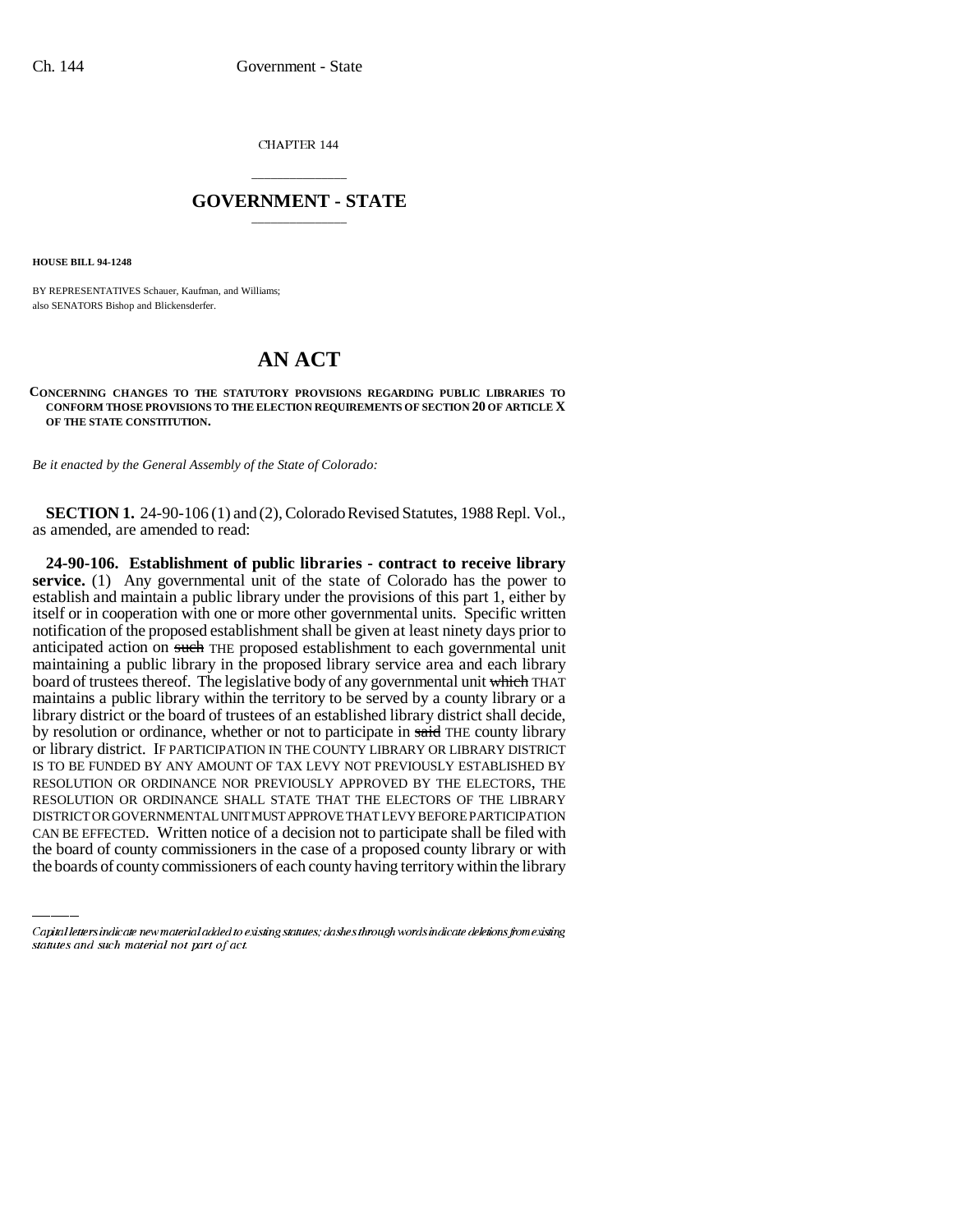service area in the case of a proposed library district. Such THE notice shall be filed at least thirty days prior to action being taken on the resolution or ordinance to create a county library or library district or on the resolution to conduct an election to create such THE county library or library district.

(2) If a municipality is included in the service area of an existing county library or library district, such public library service shall not be refused or discontinued other than as provided in this article. The municipality may establish its own municipal library only by choosing to do so by means of financial support which THAT does not affect the financial support previously established for the county library or library district; except that the municipality and the county library or library district may, by mutual written agreement, permit a financing method for a municipal library which THAT does affect the financial support previously established for the county library or library district. IF ESTABLISHMENT OF THE MUNICIPAL LIBRARY IS TO BE FUNDED BY ANY AMOUNT OF TAX LEVY NOT PREVIOUSLY ESTABLISHED BY RESOLUTION OR ORDINANCE NOR PREVIOUSLY APPROVED BY THE ELECTORS OF THE MUNICIPALITY, THE ELECTORS MUST APPROVE THAT LEVY BEFORE THE MUNICIPALITY CAN ESTABLISH THE LIBRARY.

**SECTION 2.** 24-90-107 (2) (c), (2) (d), and (3) (a) (V), Colorado Revised Statutes, 1988 Repl. Vol., as amended, are amended to read:

**24-90-107. Method of establishment.** (2) If establishment of a municipal, county, or joint library or a library district is to be by resolution or ordinance, the following procedures shall be followed:

(c) The resolution or ordinance shall describe the proposed library service area, expressly including any excluded areas, and shall specify the mill levy and property tax dollars to be imposed or other type and amount of funding, AND SHALL STATE THAT THE ELECTORS OF THE GOVERNMENTAL UNIT OR LIBRARY DISTRICT MUST APPROVE ANY AMOUNT OF TAX LEVY NOT PREVIOUSLY ESTABLISHED BY RESOLUTION OR ORDINANCE NOR PREVIOUSLY APPROVED BY THE ELECTORS BEFORE THE LIBRARY CAN BE ESTABLISHED.

(d) Upon the adoption of the resolution or ordinance, the legislative body or bodies shall forthwith establish such THE public library and provide for its financial support beginning on or before January 1 of the year following the adoption of the resolution or ordinance by all those legislative bodies effecting such THE establishment OR, IF ANY AMOUNT OF TAX LEVY NOT PREVIOUSLY ESTABLISHED BY RESOLUTION OR ORDINANCE NOR PREVIOUSLY APPROVED BY THE ELECTORS IS TO PROVIDE THE FINANCIAL SUPPORT, FOLLOWING ELECTOR APPROVAL OF THAT LEVY.

(3) If establishment of a county or municipal library or a library district is by petition of registered electors, the following procedures shall be followed:

(a) The petition shall set forth:

(V) Specification of the mill levy to be imposed or other type and amount of funding AND THAT THE ELECTORS MUST APPROVE ANY AMOUNT OF TAX LEVY NOT PREVIOUSLY ESTABLISHED BY RESOLUTION OR ORDINANCE NOR PREVIOUSLY APPROVED BY THE ELECTORS BEFORE THE COUNTY OR MUNICIPAL LIBRARY OR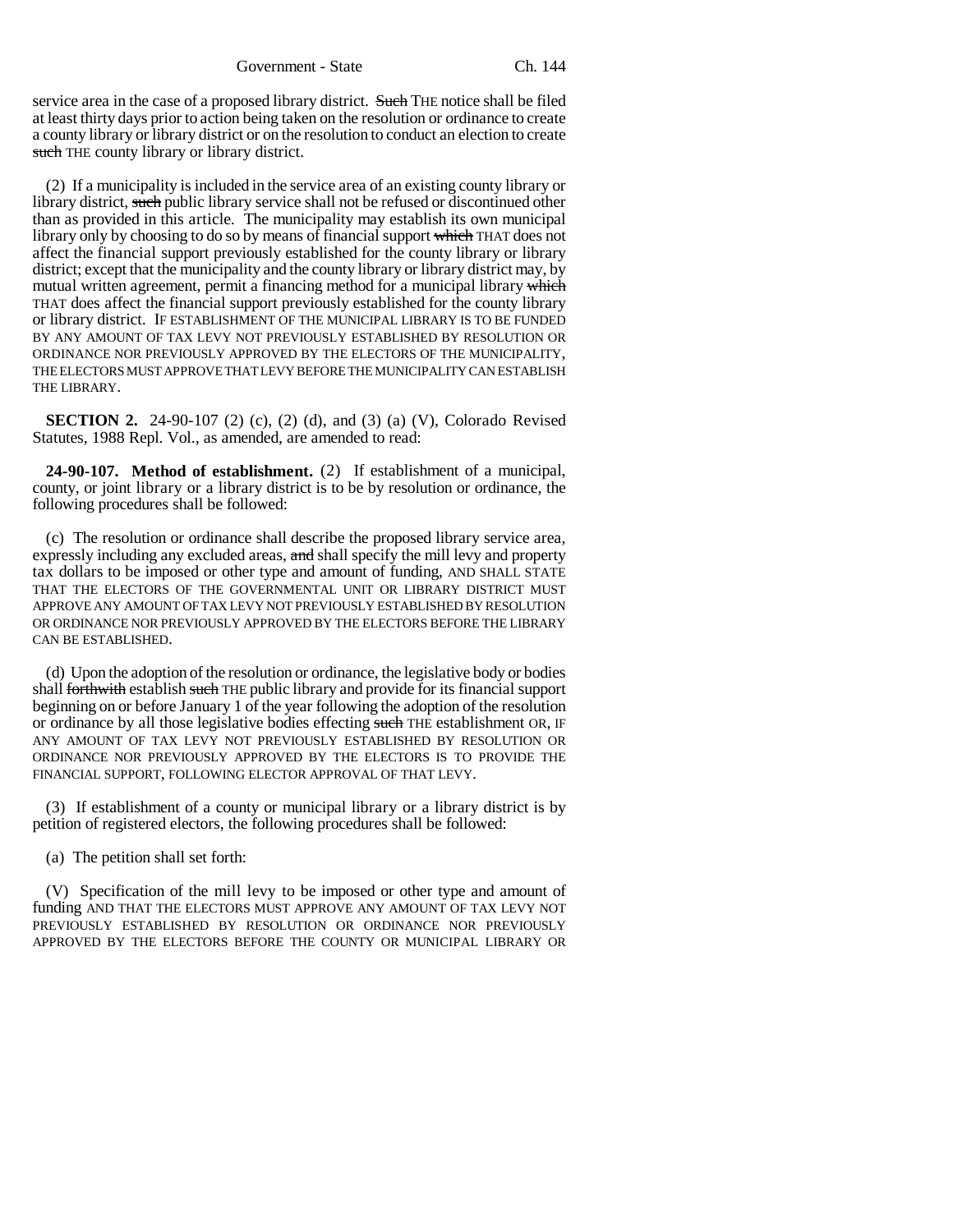LIBRARY DISTRICT CAN BE ESTABLISHED.

**SECTION 3.** 24-90-110.5 (1), Colorado Revised Statutes, 1988 Repl. Vol., as amended, is amended to read:

**24-90-110.5. Metropolitan library districts - formation.** (1) (a) A metropolitan library district may be established by a city and county and one or more counties or by two or more counties within a standard metropolitan statistical area if the combined population of the governmental units is at least five hundred thousand people, but only one metropolitan library district may be formed in any standard metropolitan statistical area.

(b) (I) A metropolitan library district may be established by the legislative bodies of each governmental unit adopting a resolution or an ordinance to that effect or by petition of one hundred registered electors residing within an eligible governmental unit addressed to the legislative body of the governmental unit.

(II) IF THE ESTABLISHMENT OF THE METROPOLITAN LIBRARY DISTRICT IS TO BE FUNDED BY ANY AMOUNT OF TAX LEVY NOT PREVIOUSLY ESTABLISHED BY RESOLUTION OR ORDINANCE NOR PREVIOUSLY APPROVED BY THE ELECTORS, THE RESOLUTION, ORDINANCE, OR PETITION SHALL STATE THAT THE ELECTORS MUST APPROVE THAT LEVY BEFORE THE METROPOLITAN LIBRARY DISTRICT CAN BE ESTABLISHED.

(III) The petition shall contain a general description of the boundaries of the proposed metropolitan library district with such certainty as to enable a property owner to determine whether or not his OR HER property is within the proposed district.

(IV) At the time of filing the petition, a bond shall be filed with said THE legislative body sufficient to pay all expenses connected with the organization of the metropolitan library district if organization is not effected. If the metropolitan library district is initiated by petition, said THE legislative body shall provide for an election to be conducted as provided in section 24-90-107 (3). If organization is effected, the district shall reimburse the legislative body holding the election for expenses incurred in holding the election.

(c) Any metropolitan library district established pursuant to this section may be dissolved by resolution of the legislative bodies of the governmental units comprising such THE district.

**SECTION 4.** 24-90-111 (2), Colorado Revised Statutes, 1988 Repl. Vol., as amended, is amended to read:

**24-90-111. Participation by established library.** (2) If any such resolution or ordinance or election proposes a tax levy of more than one and one-half mills for library funding, in a library district or governmental unit whose electors have not previously authorized a levy, above one and one-half mills, the ANY increased AMOUNT OF tax levy NOT PREVIOUSLY ESTABLISHED BY RESOLUTION OR ORDINANCE NOR PREVIOUSLY APPROVED BY THE ELECTORS must be authorized by a vote of the electors of that library district or governmental unit before the participation can be effected.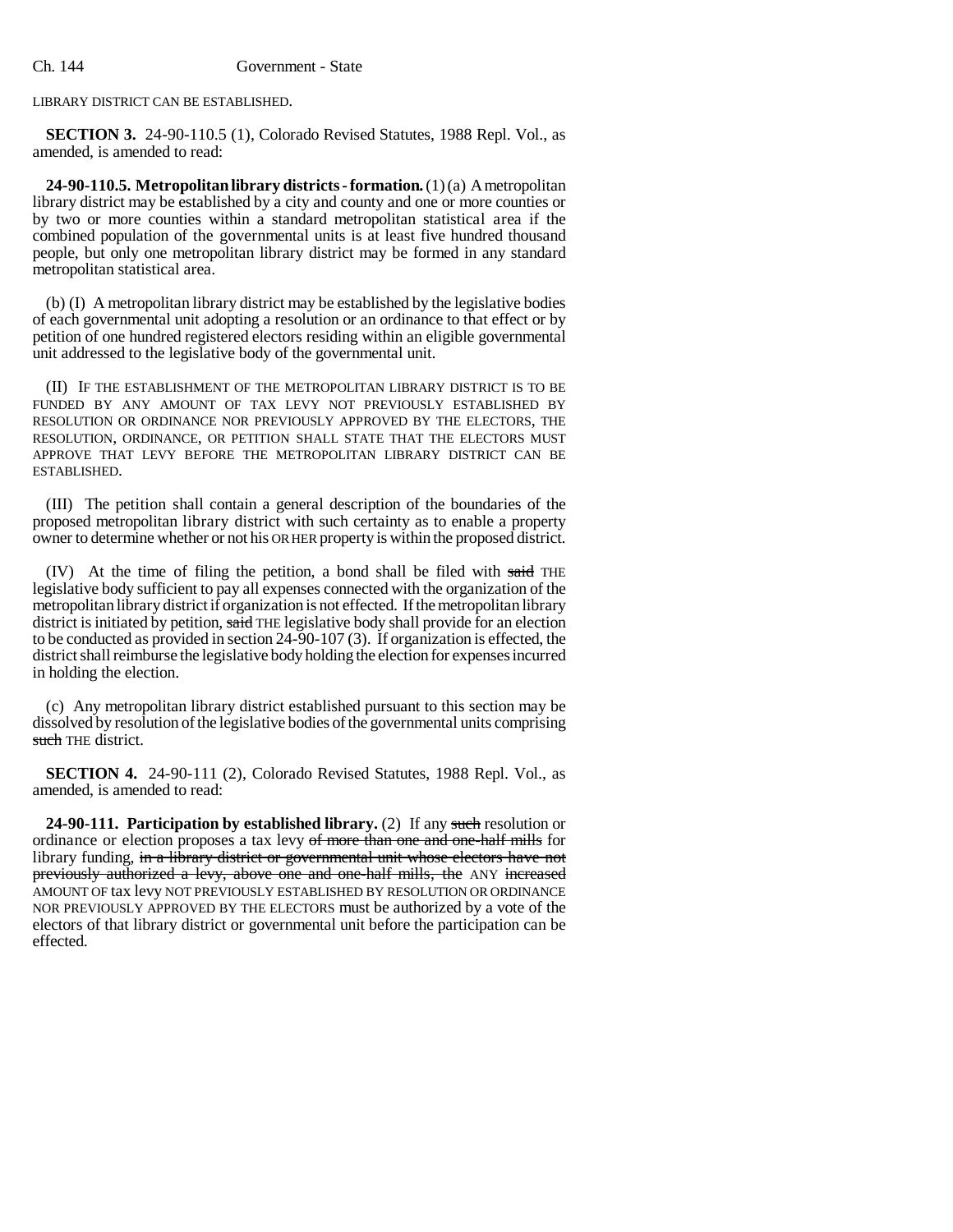**SECTION 5.** 24-90-112 (1) (a) and (1) (b) (I), Colorado Revised Statutes, 1988 Repl. Vol., as amended, are amended, and the said 24-90-112 is further amended BY THE ADDITION OF A NEW SUBSECTION, to read:

**24-90-112. Tax support - elections.** (1) (a) (I) IF THE ELECTORS OF THE GOVERNMENTAL UNIT APPROVE A TAX LEVY, the legislative body of any incorporated city or town is hereby authorized to levy  $-a$  THE tax of not more than one and one-half mills for municipal libraries upon real and personal property for the establishment, operation, and maintenance of a public library.

(II) IF THE ELECTORS OF THE GOVERNMENTAL UNITS APPROVE A TAX LEVY, the board of county commissioners of any of the several counties is hereby authorized to levy  $\tau$  THE tax of not more than one and one-half mills for county libraries and OR library districts upon real and personal property for the establishment, operation, and maintenance of county libraries and OR library districts.

(III) The board of trustees of a metropolitan library district is hereby authorized to determine for each governmental entity creating a metropolitan library district and the legislative body of each such governmental entity is hereby authorized to levy upon real and personal property, the amount of tax not exceeding one and one-half mills which THAT will raise revenue in proportion to the governmental entity's use of the resources of the metropolitan library district. IF THE ELECTORS OF THE GOVERNMENTAL ENTITY APPROVE ANY LEVY, THE LEGISLATIVE BODY OF THE GOVERNMENTAL ENTITY IS HEREBY AUTHORIZED TO LEVY UPON REAL AND PERSONAL PROPERTY THAT AMOUNT OF TAX.

(IV) The tax authorized by this subparagraph (III) OF THIS PARAGRAPH (a) may be levied in addition to any other tax which the participating governmental entities levy for the support of their own public libraries. The legislative body of any governmental unit in which the metropolitan library district was established by resolution or ordinance shall submit the question of continuation of the levy of the tax authorized by this subparagraph (III) to a vote of the registered electors residing in such governmental unit at the next general election. Each voter voting at said election and desirous of voting for or against said question shall cast his vote as provided by law either "Yes" or "No" on the proposition: "Shall the legislative body of (name of city and county or county) be authorized to continue to levy a tax for the maintenance of the metropolitan library district?". The votes cast for the adoption or rejection of said question shall be canvassed and the result determined in the manner provided by law. If the voters reject the continuation of the levy authorized by this subparagraph (III), then that governmental unit's participation in the metropolitan library district is dissolved and may only be reestablished by an affirmative vote of the registered electors in response to the question of establishment which may be submitted to them at the next general election, or any general election thereafter, by the legislative body of the governmental unit upon its own initiative or upon petition in the manner provided in section 24-90-110.5.

(b) (I) The legislative body for the specified governmental unit shall submit, after notice, the question of any increase in the existing maximum tax levy to not more than four mills AMOUNT OF TAX LEVY NOT PREVIOUSLY ESTABLISHED BY RESOLUTION OR ORDINANCE NOR PREVIOUSLY APPROVED BY THE ELECTORS for the establishment, operation, and maintenance of public libraries to a vote of the registered electors